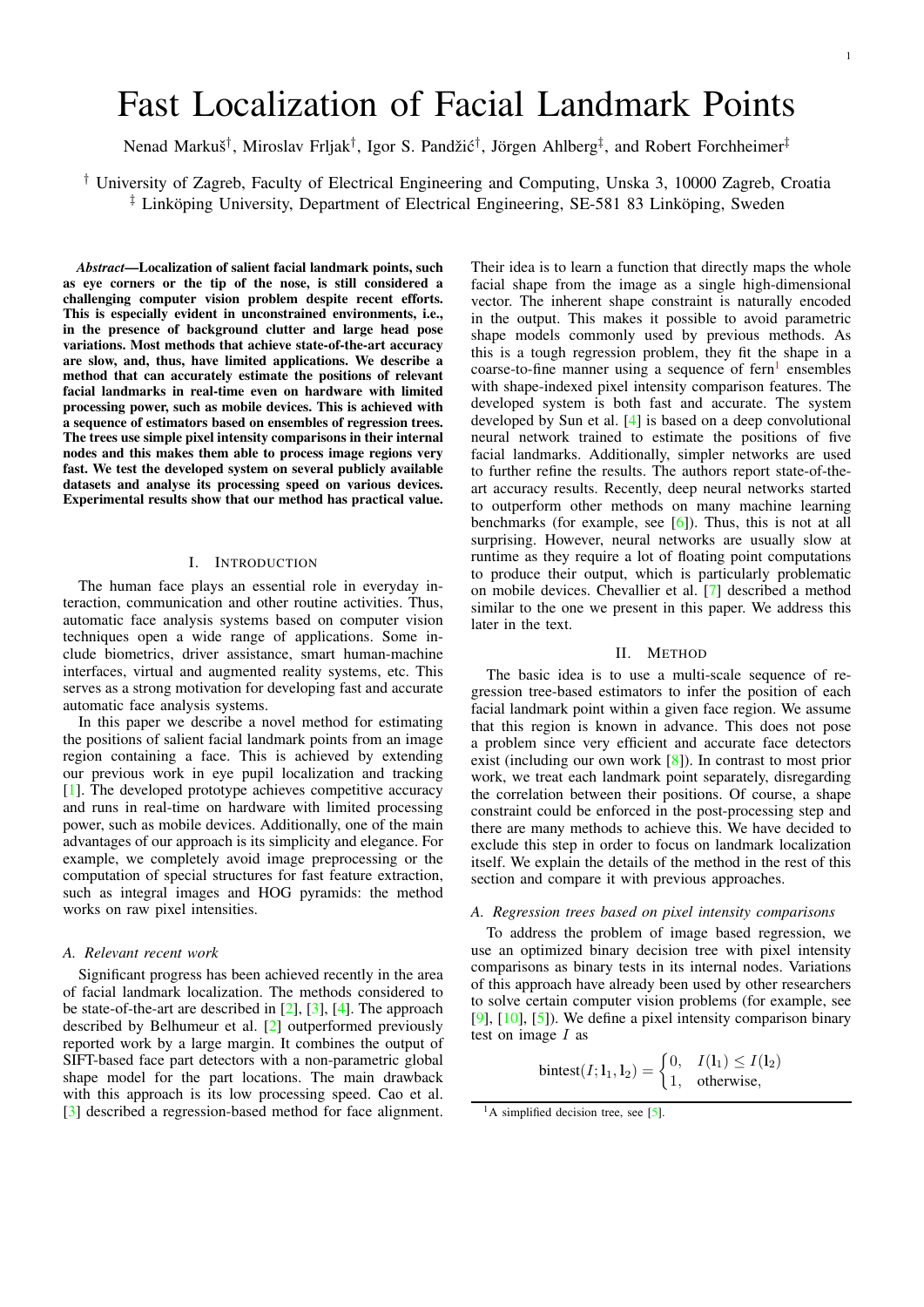<span id="page-1-2"></span>where  $I(1<sub>i</sub>)$  is the pixel intensity at location  $1<sub>i</sub>$ . Locations  $l_1$  and  $l_2$  are in normalized coordinates, i.e., both are from the set  $[-1, +1] \times [-1, +1]$ . This means that the binary tests can easily be resized if needed. Each terminal node of the tree contains a vector that models the output. In our case, this vector is two-dimensional since we are interested in estimating the landmark position within a given image region.

The construction of the tree is supervised. The training set consists of images annotated with values in  $\mathbb{R}^2$ . In our case, these values represent the location of the landmark point in normalized coordinates. The parameters of each binary test in internal nodes of the tree are optimized in a way to maximize clustering quality obtained when the incoming training data is split by the test. This is performed by minimizing

<span id="page-1-1"></span>
$$
Q = \sum_{\mathbf{x} \in C_0} ||\mathbf{x} - \bar{\mathbf{x}}_0||_2^2 + \sum_{\mathbf{x} \in C_1} ||\mathbf{x} - \bar{\mathbf{x}}_1||_2^2, \qquad (1)
$$

where  $C_0$  and  $C_1$  are clusters that contain landmark point coordinates  $\mathbf{x} \in \mathbb{R}^2$  of all face regions for which the outputs of binary test were 0 and 1, respectively. The vector  $\bar{x}_0$ is the mean of  $C_0$  and  $\bar{x}_1$  is the mean of  $C_1$ . As the set of all pixel intensity comparisons is prohibitively large, we generate only a small subset $^2$  $^2$  during optimization of each internal node by repeated sampling of two locations from a uniform distribution on a square  $[-1, +1] \times [-1, +1]$ . The test that achieves the smallest error according to equation [1](#page-1-1) is selected. The training data is recursively clustered in this fashion until some termination condition is met. In our setup, we limit the depth of our trees to reduce training time, runtime processing speed and memory requirements. The output value associated with each terminal node is obtained as the weighted average of ground truths that arrived there during training.

It is well known that a single tree will most likely overfit the training data. On the other hand, an ensemble of trees can achieve impressive results. A popular way of combining multiple trees is the gradient boosting procedure [\[11\]](#page-4-0). The basic idea is to grow trees sequentially. Each new one added to the ensemble is learned to reduce the remaining training error further. Its output is shrunk by a scalar factor called shrinkage, a real number in the set  $(0, 1]$ , that plays a role similar to the learning rate in neural networks training. We set this value to 0.5 in our experiments.

# *B. Estimating the position of a landmark point*

We have observed that accuracy and robustness of the method critically depend on the scale of the rectangle within which we perform the estimation. If the rectangle is too small, we risk that it will not contain the facial landmark at all due to the uncertainty introduced by face tracker/detector used to localize the rectangle. If the rectangle is big, the detection is more robust but accuracy suffers. To minimize these effects, we learn multiple tree ensembles, each for estimation at different scale. The method proceeds in a recursive manner, starting with an ensemble learned for largest scale. The obtained intermediate result is used to position the rectangle for the next ensemble in the chain. The

process continues until the last one is reached. Its output is accepted as the final result. This was inspired by the work done by Ong et al. [\[12\]](#page-4-1).

The output of regression trees is noisy and can be unreliable in some frames, especially if the video stream is supplied from a low quality camera. This can be attributed to variance of the regressor as well as to the simplicity of binary test at internal nodes of the trees: Pixel footprint size changes significantly with variations in scale of the eyes and we can expect problems with aliasing and random noise. These problems can be reduced during runtime with random perturbations [\[13\]](#page-4-2). The idea is to sample multiple rectangular regions at different positions and scales around the face and estimate the landmark point position in each of them. We obtain the result as the median over the estimations for each spatial dimension.

We would like to note that Chevallier et al. [\[7\]](#page-3-5) described a similar method for face alignment. The main difference is that they use Haar-like features instead of pixel intensity comparisons to form binary tests in internal nodes of the trees. Also, they do not perform random perturbations in runtime. This is presumably not needed with Haar-like features as they are based on region averaging which is equivalent to low pass filtering and this makes them more robust to aliasing and noise.

#### III. EXPERIMENTAL ANALYSIS

We are interested in evaluating the usefulness of the method in relevant applications. Thus, we provide experimental analysis of its implementation in the C programming language. We compare its accuracy with the reported stateof-the-art and modern commercial software. Also, we analyse its processing speed and memory requirements.

#### *A. Learning the estimation structures*

We use the LFW dataset [\[14\]](#page-4-3) and the one provided by Visage Technologies [\(http://www.visagetechnologies.com/\)](http://www.visagetechnologies.com/). Both consist of face images with annotated coordinates of facial landmarks. These include the locations of eyebrows, nose, upper and lower lip, mouth and eye corners. Overall, the total number of annotated faces is around 15 000. We intentionally introduce position and scale perturbations in the training data in order to make our system more robust. We extract a number of samples from each image by randomly perturbing the bounding box of the face. Furthermore, as faces are symmetric, we double the size of the training data by mirroring the images and modifying the landmark point coordinates in an appropriate manner. This process results in a training set that consists of approximately 10 000 000 samples.

Each landmark point position estimation structure is learned independently in our framework. We have empirically found that 6 stages with 20 trees of depth equal to 9 give good results in practice. The ensemble of the first stage is learned to estimate the position of a particular landmark point from the bounding box of the face. Each next stage is learned on a training set generated by shrinking the bounding box by 0.7 and repositioning its center at the position output by the ensemble of the previous stage. This process proceeds

<span id="page-1-0"></span><sup>&</sup>lt;sup>2</sup>128 in our implementation.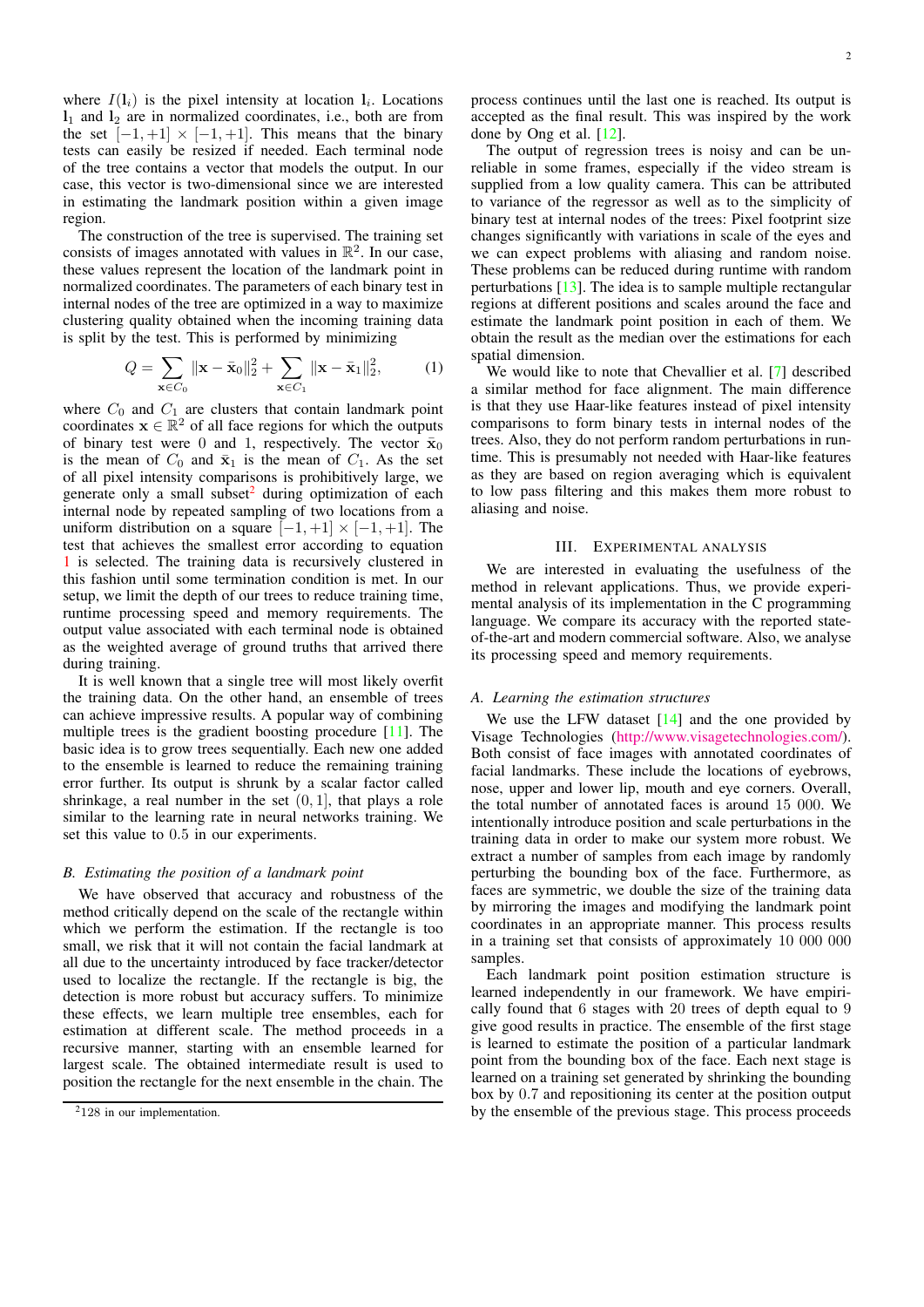<span id="page-2-3"></span>

<span id="page-2-0"></span>Fig. 1. Accuracy curves on the BioID dataset.

until the last stage is reached. The learning of the whole estimation structure for a single landmark point takes around one day on a modern desktop computer with 4 cores and 16 GB of memory.

#### *B. Accuracy analysis on still images*

We use the BioID  $[15]$  and LFPW  $[2]$  face datasets to evaluate the accuracy in still images. The normalized error [\[15\]](#page-4-4) is adopted as the accuracy measure for the estimated landmark point locations:

$$
e = \frac{1}{N} \sum_{n=1}^{N} \frac{D_n}{D},\tag{2}
$$

where  $N$  is the number of facial landmarks,  $D$  is the distance between the eyes and  $D_n$  is the Euclidean distance between the estimated landmark position and the ground truth. The accuracy is defined as the fraction of the estimates having an error smaller than a given number. Roughly, an error of 0.25 corresponds to the distance between the eye center and the eye corners, 0.1 corresponds to the diameter of the iris, and 0.05 corresponds to the diameter of the pupil.

First, we use the BioID and LFPW datasets to compare our system to the state-of-the-art method based on convolutional neural networks [\[4\]](#page-3-3) and two modern commercial systems, one provided by Microsoft [\[16\]](#page-4-5) and the other by Luxand [\[17\]](#page-4-6). We follow the protocol from [\[4\]](#page-3-3) to obtain normalized errors for five facial landmarks (eye centers, mouth corners and tip of the nose). The results are reported in figures [1](#page-2-0) and [2.](#page-2-1) We can see that our method outperforms both commercial systems in accurate landmark point localization  $(e \approx 0.05)$  but the neural network-based system is clearly the best. We could not include the method by Cao et al. [\[3\]](#page-3-2) in this comparison since no code/binaries are available to reproduce the results. We also excluded the results published by Chevallier et al. [\[7\]](#page-3-5) since they used the evaluation methodology where they partitioned BioID in two parts: one for training and the other for accuracy analysis. It has been



<span id="page-2-1"></span>Fig. 2. Accuracy curves on the LFPW dataset.



<span id="page-2-2"></span>Fig. 3. Average accuracy comparison on the LFPW test set (249 images).

argued that this evaluation methodology is flawed since the learning procedure overfits some particular features present only in the used dataset and thus yields performance that is not representative in the general case [\[18\]](#page-4-7).

In order to compare our method also with the methods excluded from the first experiment, we performed a second comparison. This one is based on average errors reported on the LFPW dataset (accuracy curves could not be obtained due to the lack of data in  $[2]$  and  $[3]$ ). The average error for 5 facial landmarks can be seen in Figure [3.](#page-2-2) As the average error is sensitive to outliers and LFPW faces vary greatly in pose and occlusions, our method performs worse than other approaches that use some form of shape constraint. Nevertheless, we can see that, on average, the landmark positions estimated by our system are within the pupil diameter from the ground truth.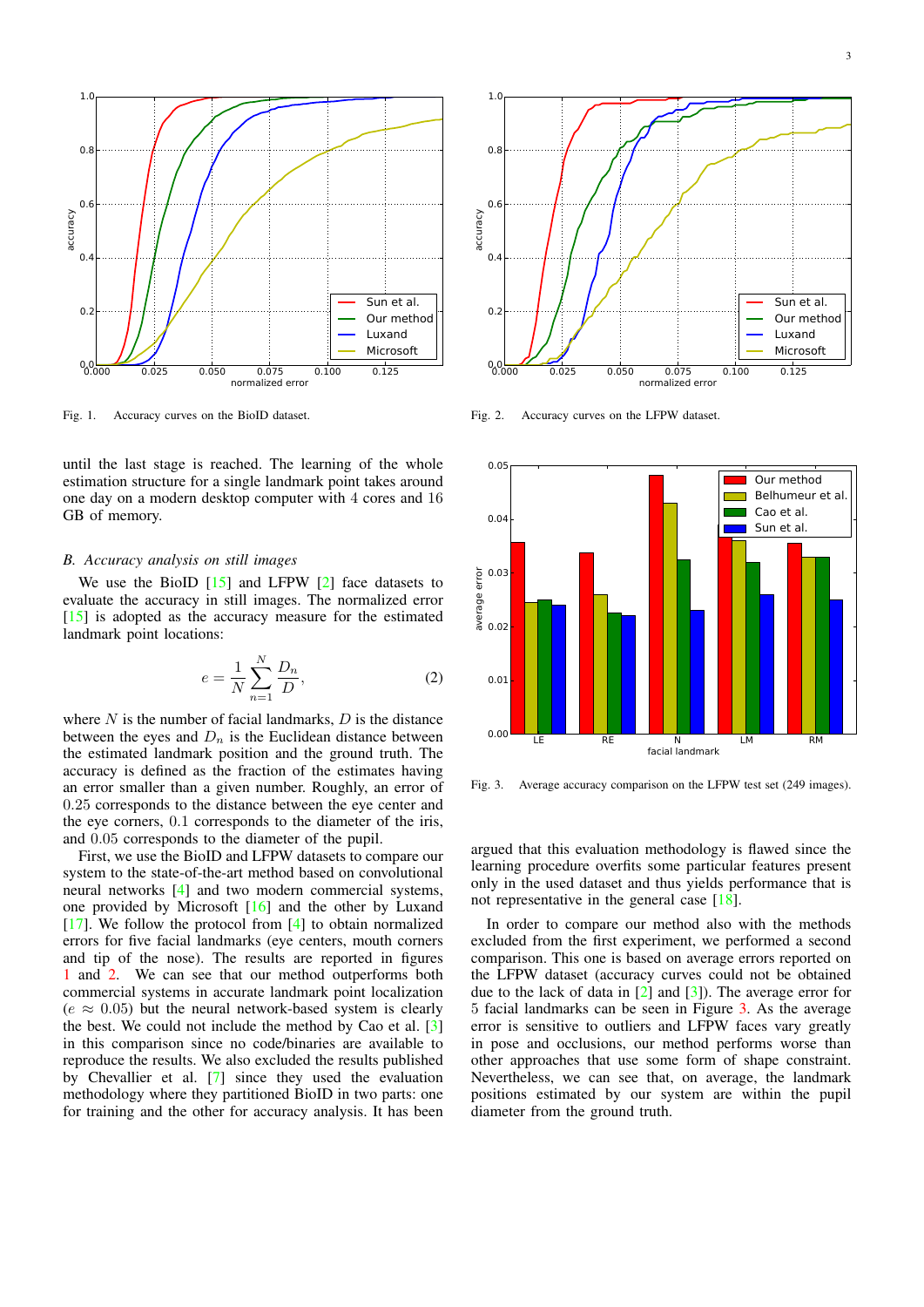<span id="page-3-13"></span>

Fig. 4. Accuracy curve for The Talking Face Video.

<span id="page-3-10"></span>

|                                                     | Device    | CPU                      | Time [ms] |  |
|-----------------------------------------------------|-----------|--------------------------|-----------|--|
|                                                     | PC1       | 3.4GHz Core i7-2600      | 1.3       |  |
|                                                     | PC2       | 2.53GHz Core 2 Duo P8700 | 2.1       |  |
|                                                     | iPhone 5  | 1.3GHz Apple A6          | 5.0       |  |
|                                                     | iPad 2    | 1GHz ARM Cortex-A9       | 8.8       |  |
|                                                     | iPhone 4S | 800MHz ARM Cortex-A9     | 10.9      |  |
| TABLE L<br>AVERAGE TIMES REQUIRED TO ALIGN 5 FACIAL |           |                          |           |  |

<span id="page-3-11"></span>LANDMARKS.

#### *C. Tracking facial features*

We use the Talking Face Video [\[19\]](#page-4-8) to evaluate our system quantitatively in real-time applications. The video contains 5000 frames taken from a video of a person engaged in conversation. A number of facial landmarks were annotated semi-automatically for each frame with an active appearance model trained specifically for the person in the video. These annotations include the locations of eye centers, mouth corners and the tip of the nose. The normalized error averaged over the video sequence obtained by our system was equal to 0.028. Accuracy curve can be seen in Figure [4.](#page-3-10) These results show that most of the time our system estimated the positions of facial landmarks with high accuracy.

# *D. Processing speed and memory requirements*

Processing speeds obtained by our system on various devices can be seen in Table [I.](#page-3-11) Our system uses a single CPU core although the computations can easily be parallelized. Both Cao et al.  $[3]$  and Sun et al.  $[4]$  vaguely<sup>[3](#page-3-12)</sup> report processing speeds on modern CPUs: their systems localize 29 and 5 facial landmarks, respectively, in 5 and 120 [ms], respectively.

Each landmark position estimator consisting of 120 trees, each of depth 9, requires around 700 kB of memory. In our opinion, these relatively large memory requirements are one of the drawbacks with our approach as they are inconvenient for some applications, such as face tracking in web browsers

or on mobile devices. The problem can be addressed by quantizing the outputs in the leafs of each tree. In the current implementation, we represent each output with two 32-bit floating point values.

#### *E. Qualitative results*

Some qualitative results obtained by our system can be seen in Figure [5](#page-4-9) and in the video available at [http://youtu.be/](http://youtu.be/xpBXpI39s9c) [xpBXpI39s9c.](http://youtu.be/xpBXpI39s9c) Furthermore, we prepared a demo application for readers who wish to test the method themselves. It is available at [http://public.tel.fer.hr/lploc/.](http://public.tel.fer.hr/lploc/)

# IV. CONCLUSION

Numerical results show that our system is less accurate than the reported state-of-the-art but more accurate than two modern commercial products while being considerably faster, in some cases even by a factor of 50. Its landmark point position estimations are, on average, in the pupil diameter ( $e \approx 0.05$ ) from human-annotated ground truth values. Processing speed analysis shows that the system can run in real-time on hardware with limited processing power, such as modern mobile devices. This enables fast and reasonably accurate facial feature tracking on these devices. We believe that the method described in this paper achieves acceptable accuracy and processing speed for a lot of practical applications.

# **ACKNOWLEDGEMENTS**

This research is partially supported by Visage Technologies AB, Linköping, Sweden, by the Ministry of Science, Education and Sports of the Republic of Croatia, grant number 036-0362027- 2028 "Embodied Conversational Agents for Services in Networked and Mobile Environments" and by the European Union through ACROSS project, 285939 FP7-REGPOT-2011-1.

#### **REFERENCES**

- <span id="page-3-0"></span>[1] N. Markuš, M. Frljak, I. S. Pandžić, J. Ahlberg, and R. Forchheimer, "Eye pupil localization with an ensemble of randomized trees," *Pattern Recognition*, 2014. [1](#page-0-1)
- <span id="page-3-1"></span>[2] P. N. Belhumeur, D. W. Jacobs, D. J. Kriegman, and N. Kumar, "Localizing parts of faces using a consensus of exemplars," in *CVPR*, 2011. [1,](#page-0-1) [3](#page-2-3)
- <span id="page-3-2"></span>[3] X. Cao, Y. Wei, F. Wen, and J. Sun, "Face alignment by explicit shape regression," in *CVPR*, 2012. [1,](#page-0-1) [3,](#page-2-3) [4](#page-3-13)
- <span id="page-3-3"></span>[4] Y. Sun, X. Wang, and X. Tang, "Deep convolutional network cascade for facial point detection," in *CVPR*, 2013. [1,](#page-0-1) [3,](#page-2-3) [4](#page-3-13)
- <span id="page-3-9"></span>[5] M. Ozuysal, P. Fua, and V. Lepetit, "Fast keypoint recognition in ten lines of code," in *CVPR*, 2007. [1](#page-0-1)
- <span id="page-3-4"></span>[6] G. E. Hinton and R. R. Salakhutdinov, "Reducing the dimensionality of data with neural networks," *Science*, 2006. [1](#page-0-1)
- <span id="page-3-5"></span>[7] L. Chevallier, J.-R. Vigouroux, A. Goguey, and A. Ozerov, "Facial landmarks localization estimation by cascaded boosted regression," in *International Conference on Computer Vision Theory and Applications (VISAPP)*, 2013. [1,](#page-0-1) [2,](#page-1-2) [3](#page-2-3)
- <span id="page-3-6"></span>[8] N. Markuš, M. Frljak, I. S. Pandžić, J. Ahlberg, and R. Forchheimer, "Object detection with pixel intensity comparisons organized in decision trees," [http://arxiv.org/abs/1305.4537,](http://arxiv.org/abs/1305.4537) 2014. [1](#page-0-1)
- <span id="page-3-7"></span>[9] J. Shotton, A. Fitzgibbon, M. Cook, T. Sharp, M. Finocchio, R. Moore, A. Kipman, and A. Blake, "Real-time human pose recognition in parts from single depth images," in *CVPR*, 2011. [1](#page-0-1)
- <span id="page-3-8"></span>[10] Z. Kalal, K. Mikolajczyk, and J. Matas, "Tracking-learningdetection," *TPAMI*, 2012. [1](#page-0-1)

<span id="page-3-12"></span><sup>&</sup>lt;sup>3</sup>For example, we are not sure if they used multi-core processing in runtime (both papers mention it at some point).